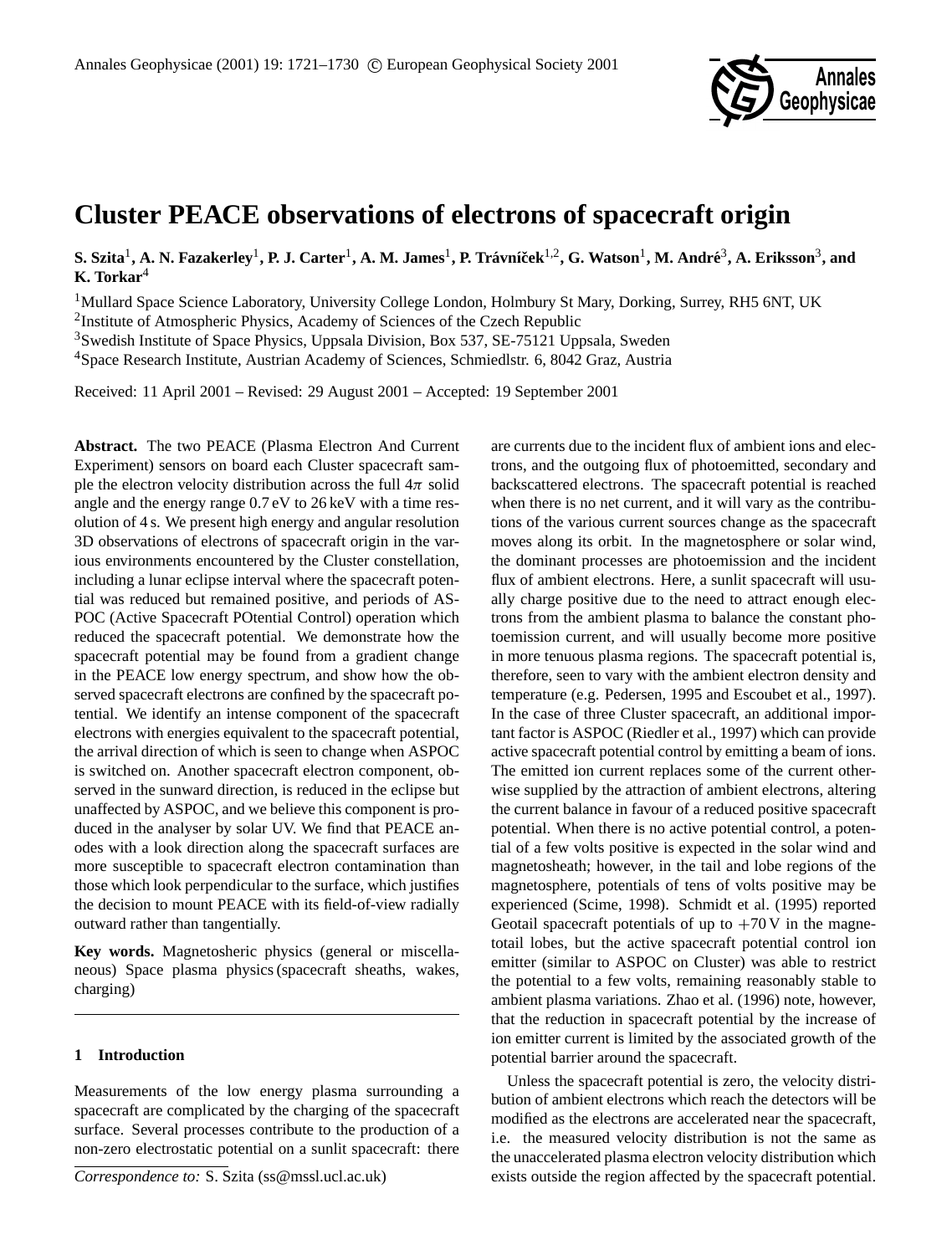Since the Cluster spacecraft will generally be charged positive, electrons will be attracted to them. Scime (1998, and references therein) notes that in addition to gaining kinetic energy due to their acceleration by the spacecraft potential, the electron trajectories will be changed. As a consequence, at low energies (of the same order as the spacecraft potential) electrons are accelerated from a wide field-of-view into a narrower one at the detector. Detectors which have a fieldof-view tangential to the spacecraft surface are least likely to receive low energy ambient plasma electrons and may detect electrons released from the spacecraft surface instead. This leads to the electron density being overestimated and other directional moments being modified. This means that the instrument's geometric factor is dependent both on the measured electron energy and the environment in which it is measured, i.e. it is affected by the spacecraft potential, which is determined by incident solar UV and the ambient plasma density and temperature. The modification of electron trajectories by spacecraft charging may be manifested in observations of apparent non-gyrotropy where gyrotropy would be expected. This discrepancy is reported by Scime et al. (1994) for solar wind observations by the electron spectrometer on Ulysses. Using a model of the spacecraft potential, they were able to recalculate the electron trajectories which yielded more gyrotropic distributions. The electron density was found to be equal to the ion density following the correction, whereas before it had been 60% greater. In contrast, "scalar" corrections, which only take into account the increase in particle energy attributed to the spacecraft potential, would not properly correct the gyrotropy or the moments. It is further noted that plasma gradients are easily misinterpreted where the electron trajectories have been modified by the spacecraft potential: the example is given by Scime et al. (1994) of a satellite moving into a region of increased plasma density at constant temperature. Since the spacecraft potential decreases, so do the associated effects on the observed particles and the overestimation of density is therefore reduced. The real density increase may then be observed as a smaller increase or even as a decrease.

Modelling of the spacecraft sheath may use a thick sheath approximation where the Debye length of the ambient plasma is long compared to the spacecraft radius, or a thin sheath model where the Debye length is short compared to the spacecraft radius (e.g. Garrett, 1985). The thin sheath approximation is applied by Comfort et al. (1982) to ISEE 1 low energy ion measurements in the plasmasphere: it is noted that for the restricted aperture acceptance in that case, the instrument characteristics are independent of Debye length and therefore, the details of the sheath structure are not important. The potential drop responsible for the plasma acceleration was, therefore, said to occur in an infinitely thin sheath. The method relates the assumed Maxwellian plasma outside the spacecraft sheath to the detected plasma for which the acceptance angles and any associated energy dependency are defined by the detector. The authors state that reliable ion temperatures and densities could thus be obtained for positive spacecraft potentials. Sojka et al. (1984) investigated why the boom-mounted proton detector on board the geosynchronous satellite GEOS 2, positioned antiparallel to the spacecraft spin axis in order to reduce spin modulation of the observed proton flux, saw a strong spin modulation of low energy ions. A NASCAP (NASA Charging Analyzer Program) model of the satellite sheath potential showed that the structure of the proton retarding spacecraft sheath was asymmetric about the spin axis, which meant that the magnetic field vector could pass through very different sheath potential conditions in the course of a spin. Field-aligned cold protons were, therefore, retarded during half of the spin. Scime et al. (1994) produced a NASCAP model for Ulysses which showed that the magnetometer boom distorted the equipotential surfaces around the spacecraft within the field-of-view. These examples point to the inadequacy of simple spherical models of the spacecraft potential for satellites, such as Cluster, which have booms which may distort the satellite sheath potential.

# **2 The PEACE instrument**

PEACE is designed to make detailed observations of Cluster's low energy electron environment. PEACE has two sensors, a Low Energy Electron Analyser (LEEA) and a High Energy Electron Analyser (HEEA), which are positioned on opposite sides of the spacecraft with radial fields-of-view. Each instrument has a field-of-view of 180◦ in the polar direction, consisting of twelve 15◦ zones, while the azimuthal coverage is provided by the spin of the satellite. The instrument energy range is 0.7 eV to 26 keV and the energy steps are linearly spaced in the range of 0–10 eV, then logarithmic above 10 eV. Each sensor is capable of operating anywhere across the whole energy range, but in standard mode LEEA covers 0.7 eV to 1 keV and HEEA 30 eV to 26 keV. Therefore, although the complete 3D distribution for the PEACE energy range is observed once every 4 s spin, this is achieved every 2 s where the energy ranges of the sensors overlap. Each PEACE sensor has three modes for scanning the energy range, permitting different combinations of energy and azimuthal resolution. LAR mode (low angular resolution) provides the highest energy resolution, returning 60 energy bins at one energy step per bin, with an azimuthal resolution 22.5◦ . MAR mode (medium angular resolution) returns 30 energy bins at two energy steps per bin, with an azimuthal of resolution of 11.25◦ . HAR mode (High Angular Resolution) returns 15 energy bins at two energy steps per bin and, therefore, has a smaller energy range than LAR or MAR, with an azimuthal resolution of 5.625◦ . LEEA and HEEA may be operated in different modes but they typically use the same mode, usually MAR. PEACE is described further in Johnstone et al. (1997).

The spacecraft electrons seen by PEACE include secondaries and photoelectrons from the exterior surfaces of the spacecraft and PEACE analysers, and those produced inside the analyser heads. The internal component may consist of secondaries caused by the impact of energetic ambient electrons near the aperture, and photoelectrons produced by solar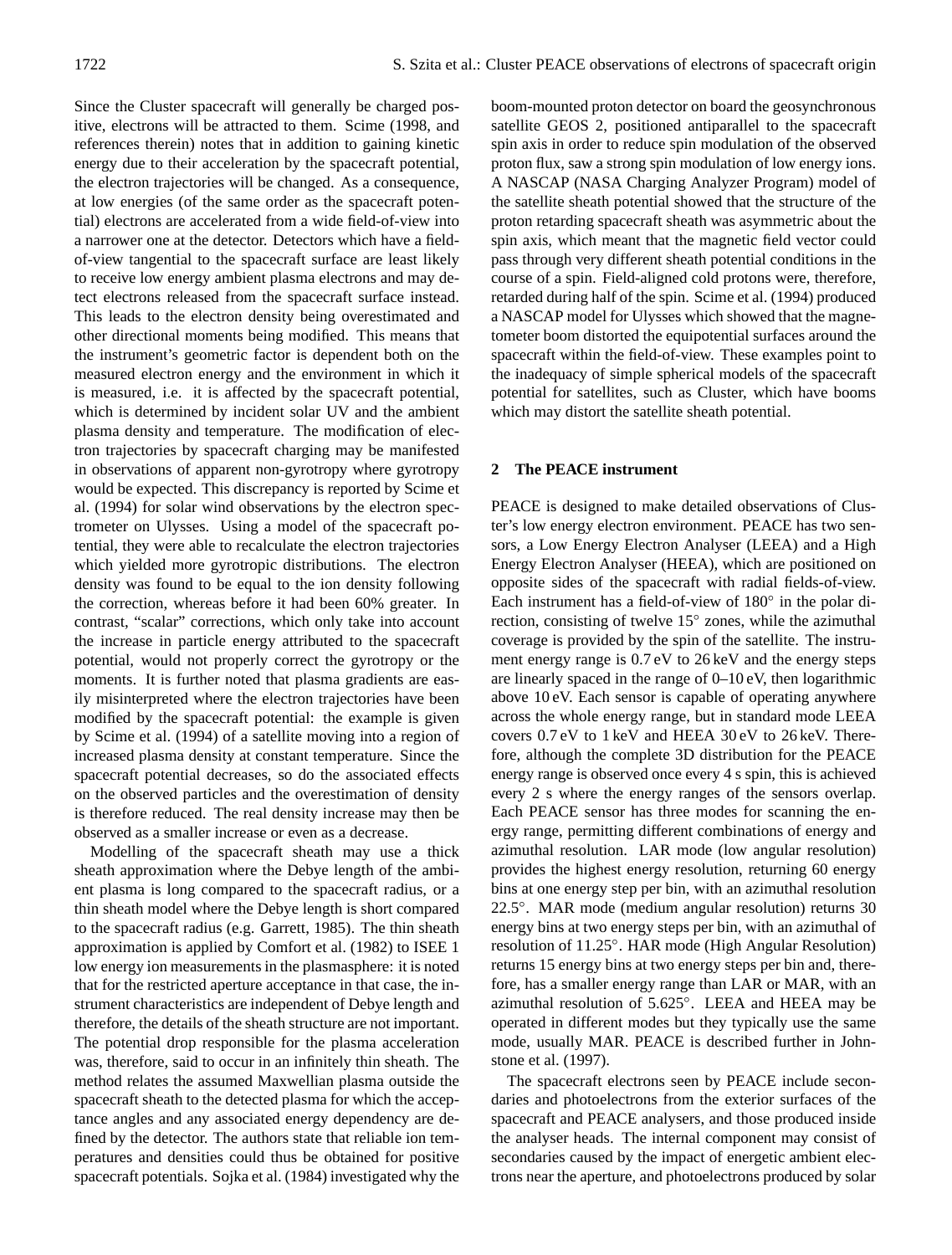

**Fig. 1.** PEACE anode numbers (equal to polar zone numbers). The spacecraft spin axis points a few degrees sunward of GSE south. There is a larger spacecraft surface in front of the field-of-view of anode 0 than of anode 11.

UV at the part of the spin phase when sunlight can enter the collimator. The PEACE design incorporates a baffle in the input collimator and an absorbent, diffusely reflecting coating on all internal surfaces to minimise both effects (Alsop et al., 1998). PEACE underwent pre-flight testing for both secondaries and photoelectrons. Tests using a primary electron beam with various energies between 30 eV and 10 keV produced a secondary electron spectrum peaked at a few eV, with an increased beam energy producing more secondary counts with a similar spectrum, e.g. for a 1 keV beam, the secondaries reached up to 1% of the incident electron count rate. Pre-flight UV tests showed that although photoelectrons are produced again with a spectrum peaked at a few eV, counts due directly to UV photons reaching the detector were very low and primarily seen in HEEA since it has a larger aperture than LEEA.

To avoid differential charging, the external surface of each Cluster spacecraft, including the solar panels, has a conductive coating, and all thermal blankets and other external components are grounded to the spacecraft (Credland et al., 1997). The only exception close to a PEACE detector is the star mapper which has an exposed insulating surface. In addition, the decision was made to mount PEACE with a radial field-of-view (Johnstone et al., 1997; also see Fig. 1). This aims to minimize the effects of the spacecraft potential on the measured electron distribution to which a tangentially mounted detector (with its field-of-view parallel to the surface) would be much more susceptible.

The non-zero spacecraft potential adversely affects onboard moment calculations, both by increasing the electron count and by the acceleration of the natural plasma through the spacecraft potential, thus effectively modifying the energies and trajectories of the observed natural electrons, i.e. modification of the electron velocity distribution. PEACE moments supplied by the CSDS (Cluster Science Data System) are based on moment sums which are calculated on board the spacecraft. The onboard calculations are designed to exclude electrons below 10 eV in an attempt to discard the spacecraft electrons. It was originally expected that ASPOC would be used to hold the spacecraft potential below 10 V whenever necessary, thus always excluding spacecraft electrons from the moment integrations. The lowest energy ambient electrons would also be excluded, but these are most affected by the spacecraft potential and show the largest deviation from the true ambient electrons. However, since in practice ASPOC operates only for limited time intervals, and not at all on spacecraft 1, a significant flux of photoelectrons is sometimes included in the moment integration energy band. Specifically, in lower density magnetospheric regions, such as the lobes, the spacecraft potential exceeds 10 V and we see spacecraft electrons at energies above 10 eV, whereas in the higher density regions, such as magnetosheath, the potential will generally fall well below 10 V. For these reasons, we currently supply the CSDS with moments calculated from HEEA only, i.e. above 30 eV. Guidance is given in the CSDS caveats. Full 3D distributions are usually transmitted by PEACE routinely, albeit at a very low rate except when there is burst mode telemetry. These can be used to calculate moments on the ground for any part of the energy range, and in principle, corrections for the effects of the spacecraft potential on the electron distribution could be attempted.

Several PEACE data products are referred to in this paper. 3DF distributions are 3D distributions transmitted at full measured resolution, the details of which depend on the analyser mode. These may be reduced on board to form 3DR distributions (15 energy bins, 6 polar zones and 16 azimuthal sectors) or 3DX distributions which can cover part or all of the 3DF energy range and also provide half the measured energy or polar resolution as required. The LER (Low Energy Reduced resolution) data product was designed to provide full energy resolution data for the linear part of the energy range, though with restricted azimuthal resolution, and it is suitable for determining the spacecraft potential when it is below 10 V. This small product can generally be transmitted every spin. PAD (Pitch Angle Distribution) is a 2D subset of the full 3D distribution which is derived on board with knowledge of the magnetic field. The polar zone and azimuthal sector into which the magnetic field direction falls is determined on board from the previous spin using data from FGM (Flux Gate Magnetometer; Balogh et al., 1997). Data are then selected from the azimuth sector containing the magnetic field direction for both HEEA and LEEA, and from sufficient polar zones on HEEA and LEEA combined to cover the 180 $\degree$  from  $-B$  to  $+B$  every half spin. Figure 1 identifies the PEACE anode numbers which correspond to the polar zones. PAD was designed to be transmitted every spin so PAD spectrograms have very good time resolution. 3D data products may only be available once every several spins, with frequency depending on the telemetry mode. All spectrograms shown here have been produced using SDDAS (Southwest Data Display and Analysis System).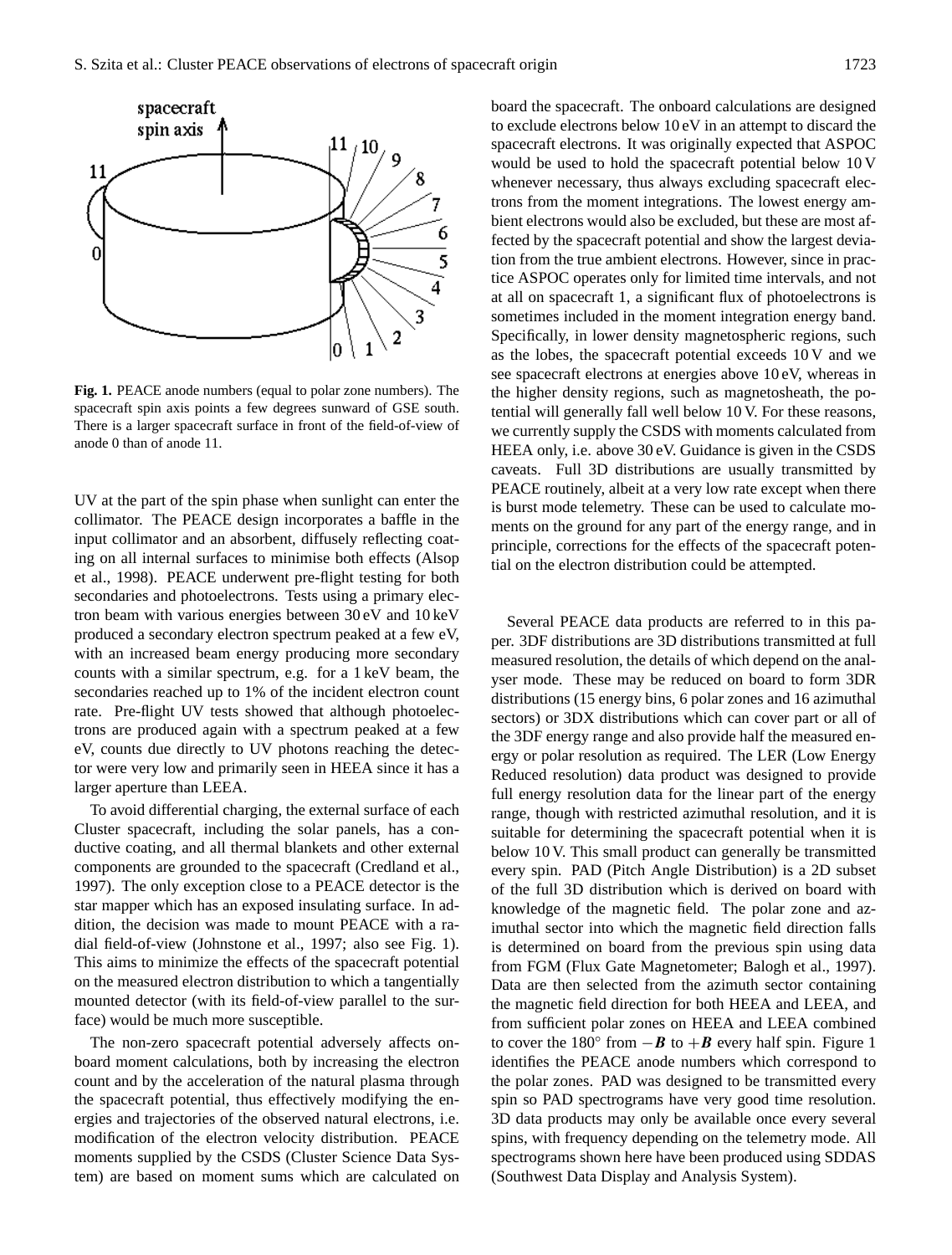

**Fig. 2.** Spacecraft 1 data from 14 February 2001 showing an outward bow shock crossing **(a)** PEACE LEEA data **(b)** EFW data showing spacecraft potential.



**Fig. 3.** Spacecraft 1 data from 16 January 2001 showing spacecraft electrons in a low density environment **(a)** PEACE LEEA data **(b)** EFW data showing spacecraft potential.

### **3 Spacecraft electrons observed along the Cluster orbit**

Figures 2 and 3 each show one hour of data from a single LEEA anode on spacecraft 1, on which ASPOC does not operate. Note that the figures in this paper do not use scientific units for flux or phase space density since only preliminary calibration factors are available for the plotting software. In addition, below 10 eV, the sweep energy level calibrations for each sensor were not applied to the plots: the plotting package instead applies the design specification sweep energy level table, from which each PEACE sensor exhibits small differences. Improved calibration information for use in the plotting software is in preparation.

Figure 2 shows a spacecraft 1 transition from the magnetosheath to the solar wind on 14 February 2001. Figure 2a shows an energy-time spectrogram of the PEACE LEEA count rate data from the PAD data product for anode 5, which observes close to the spin plane and radially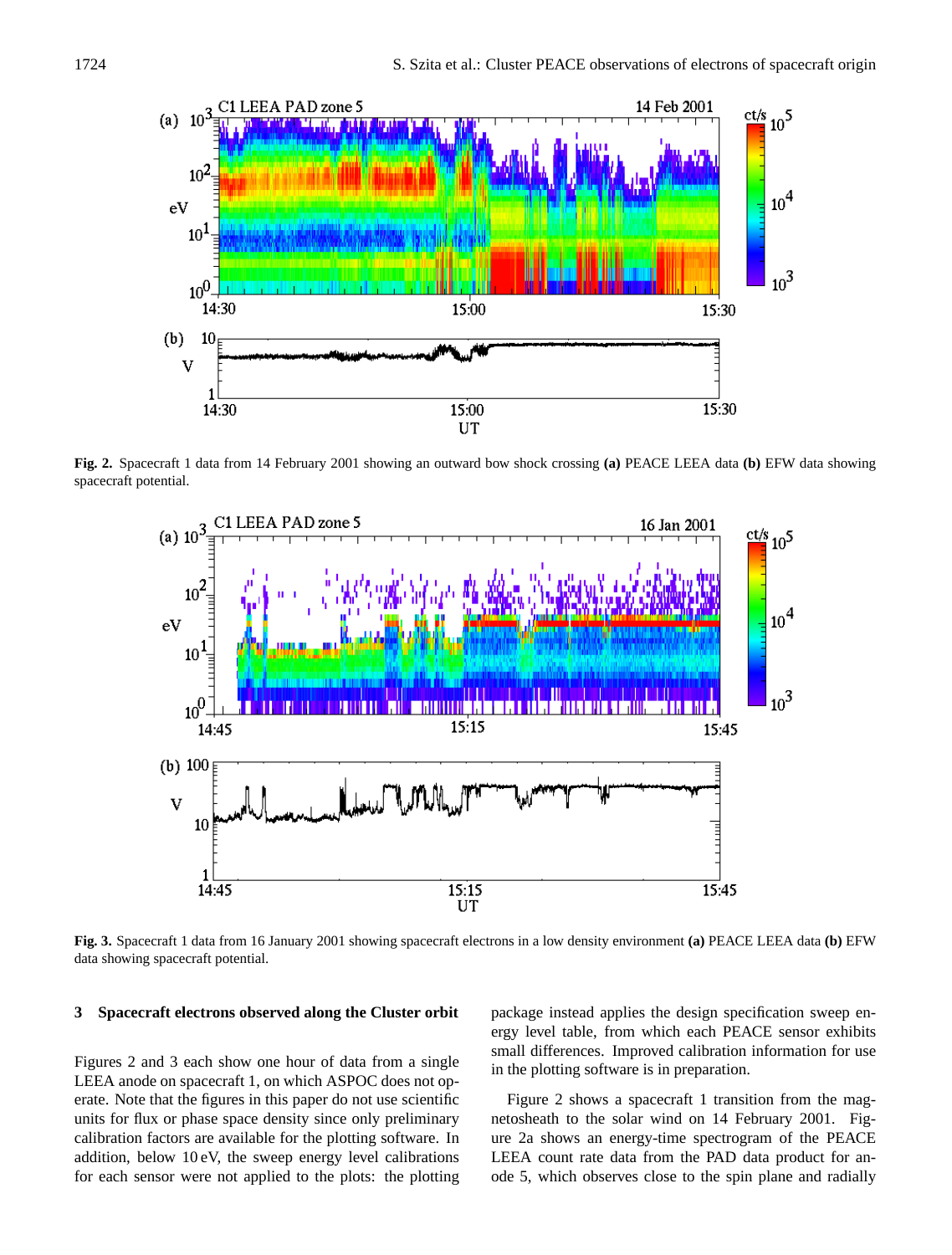

**Fig. 4.** Four spacecraft LEEA PAD zone 11 data from 02:00–06:15 on 07 February 2001 showing the effect of ASPOC working on spacecraft 2, 3 and 4 between 02:27 and 05:13.

outward from the spacecraft surface. Magnetosheath electrons are seen at around 100 eV and, later, solar wind electrons are seen at around 20 eV. Fluctuations in intensity, seen primarily after 14:55 UT, are due to the magnetic field vector moving between sunward and anti-sunward pointing directions, so that the PEACE azimuth sector selected in the production of the spin resolution PAD data also alternates between sunward and anti-sunward directions. The most intense (red) sections of spacecraft electrons after 15:00 UT are in the sunward looking direction, interspersed with antisunward looking bins; the solar wind is naturally also more intense in the sunward looking bins. The spacecraft electron population peaks at a few eV, as for the internally generated photoelectrons and secondaries observed during ground testing. Figure 2b shows the corresponding spacecraft potential determined by EFW (Electric Field and Wave experiment, Gustaffson et al., 1997). EFW makes fast measurements of electric field and spacecraft potential fluctuations, using four probes on  $\sim$  50 m long booms which sit at the ambient plasma potential rather than the spacecraft potential. The electrons seen below the spacecraft potential must be of spacecraft origin since the ambient plasma electrons will have been accelerated by the spacecraft potential before detection. Comparing Figs. 2a and 2b shows how the spacecraft electron part of the energy spectrum is confined by the potential which varies between 5 V and 9 V. The spacecraft potential is lower where the natural plasma density is higher, as expected.

Figure 3a also shows LEEA PAD zone 5 count rate data, from 16 January 2001. Cluster was inside the northern magnetosphere, heading north about two hours after perigee and six hours prior to crossing the magnetopause, in a region of low plasma density, and the spectrogram is dominated by spacecraft electrons. The EFW spacecraft potential for this period is shown in Fig. 3b and is between 10 V and 40 V, which is higher in this low density region than for the solar wind and magnetosheath example shown in Fig. 2. The variations are apparantly not due to electrons in the PEACE energy range, but may be due to a varying flux of higher energy electrons or ions. The most intense count rate values are seen in a single energy bin at or near the top edge of the spacecraft electron spectrum. This is a commonly seen feature, and is often strongest in the middle (spin plane) anodes. The energy of this feature closely correlates with the spacecraft potential determined by EFW. We intend to investigate the hypothesis that these are electrons emitted by the EFW probes and then accelerated by the spacecraft potential before being detected by the PEACE analysers.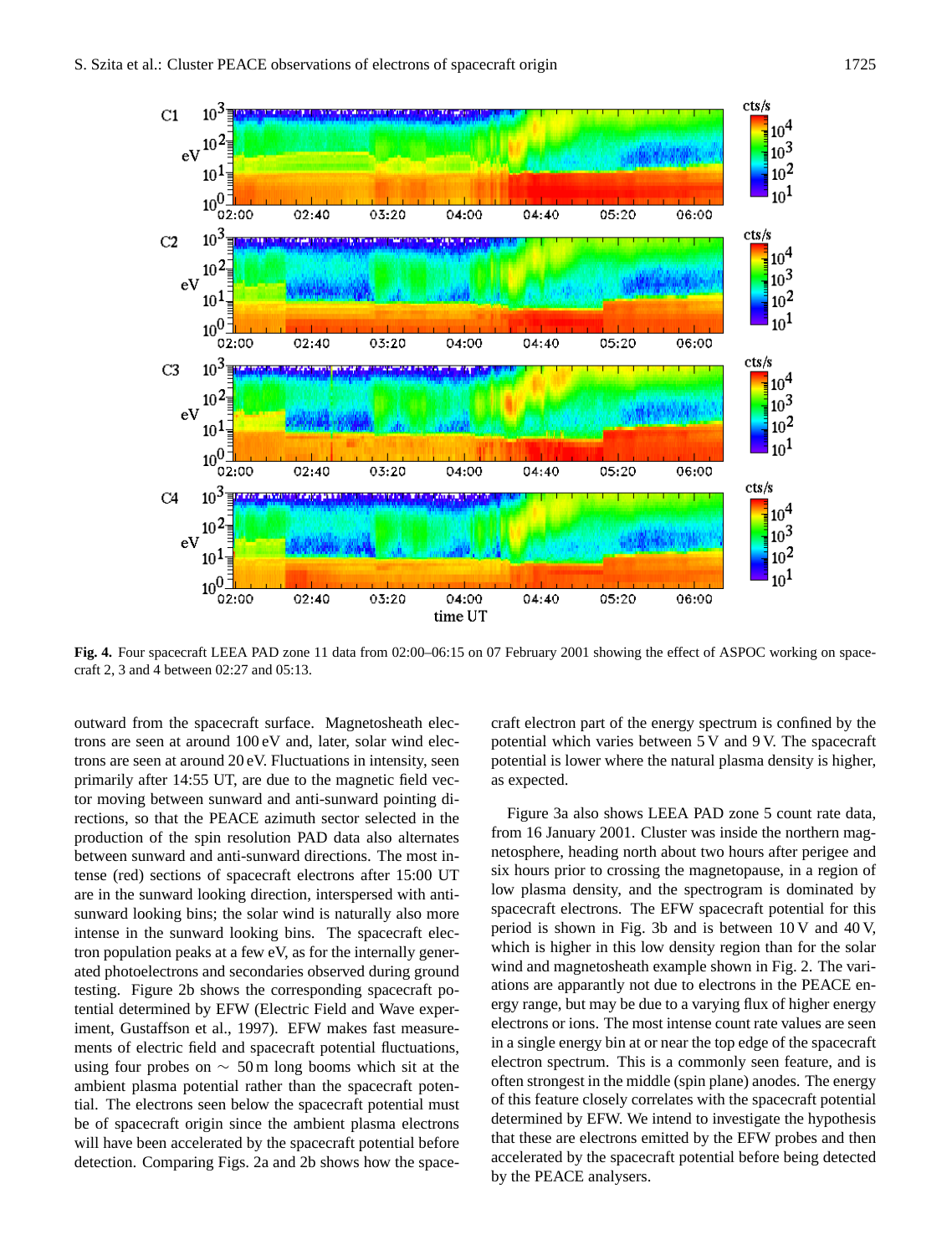

**Fig. 5.** Energy spectrum showing the spacecraft potential as a change of gradient, before and after ASPOC is switched on, 17 January 2001. The arrow marks the EFW spacecraft potential in each case.

#### **4 Effect of ASPOC**

Figure 4 shows LEEA PAD count rate data from anode 11 (looking along the spacecraft axis), taken on 07 February 2001 as the spacecraft moved outward from the magnetosphere through a high energy electron population prior to crossing the magnetopause at 06:30 UT. ASPOC was operating on Cluster 2, 3 and 4 between 02:27 and 05:13 UT, during which time the potential of these spacecraft was reduced by the emission of the ASPOC ion beam. Spacecraft 1, on which ASPOC was not operating, had a potential of up to 40 V at times. With ASPOC operating, the potential of spacecraft 2, 3 and 4 was held at about 10 V, and so any spacecraft electrons with higher energies, as seen on spacecraft 1, could escape the reduced potential, so the spacecraft electrons occupy less of the measured energy spectrum. Between 03:12 and 04:24 UT, there were several intervals of increased flux in the energy range of 10–200 eV. Except on spacecraft 1, these are well separated from the spacecraft electrons. The measured arrival energies of these natural plasma electrons should be closer to their true values with ASPOC operating.

In this respect, ASPOC is of obvious benefit to PEACE. However, it is noted that ASPOC also seems to affect the EFW determination of the natural electric field around the satellite, particularly in low density environments. Further investigation is required to establish whether PEACE observes any associated modification to the electron distribution in low density regions. The spacecraft potential may be estimated by looking at the electron energy spectrum. Figure 5 shows the energy spectrum before and after ASPOC is switched on in the solar wind on spacecraft 3, at 15:10 UT on 17 January 2001. The plot was generated using the LER data product. The spacecraft potential was relatively low for the solar wind, and the solar wind density was relatively high at this time. We expect to see a change in the spectrum gradient between different electrons populations, in this case, the spacecraft electrons and the solar wind core population. The arrows show the EFW measured potential: 4 V before AS- POC switches on, 3.2 V afterwards. These values agree well with the gradient changes in the energy spectra, showing that the LER product gives a useful indication of spacecraft potential in this case. Note though that in Fig. 4, there is a gradient change near 10 eV (e.g. 02:00–04:00 UT on spacecraft 1) which, in this case, is well below the spacecraft potential, so care is needed in interpreting such gradient changes, some of which relate to an intrinsic spacecraft electron spectrum.

Figure 6 shows 30 s of full resolution 3DX data taken from spacecraft 2 on 14 January 2001. These data are from LEEA in MAR mode and there is one plot for each of the twelve anodes. The Cluster spacecraft were in the northern magnetosphere, heading north in a low density region inside the magnetopause, so virtually all of the electrons at these energies are spacecraft electrons. ASPOC switched on at about 05:14:18 UT and the reduction of the potential can be seen in the spacecraft electrons. The spectrum includes an enhancement at the top energy of the spacecraft electrons, as was seen in Fig. 3, which may be due to EFW probe electrons at ∼ 9 eV before ASPOC is switched on and at ∼ 5 eV afterwards. This feature is strongest in anode 5 (looking close to the spin plane) before ASPOC is switched on, but strongest in anode 10 (looking near the spin axis direction) afterwards. This may indicate a change in the structure of the spacecraft electrostatic field when ASPOC switches on, thus altering the distortion of the low energy electron trajectories, and may relate to the EFW problem of measuring the ambient electric field when ASPOC is switched on.

There is an obvious asymmetry in that there are significantly more low energy (up to 5 eV) spacecraft electrons on the sunward side of the spin. The Sun direction is seen close to 05:14:02, 05:14:06, 05:14:10 UT (and every 4 s thereafter) and an enhanced electron flux is seen at these times both before and after ASPOC is switched on. There are also more low energy electrons in the end anodes than spin plane electrons, with zone 0, which overlooks a larger surface than zone 11 (Fig. 1), containing the majority. The fact that the end anodes see more spacecraft electrons justifies the deci-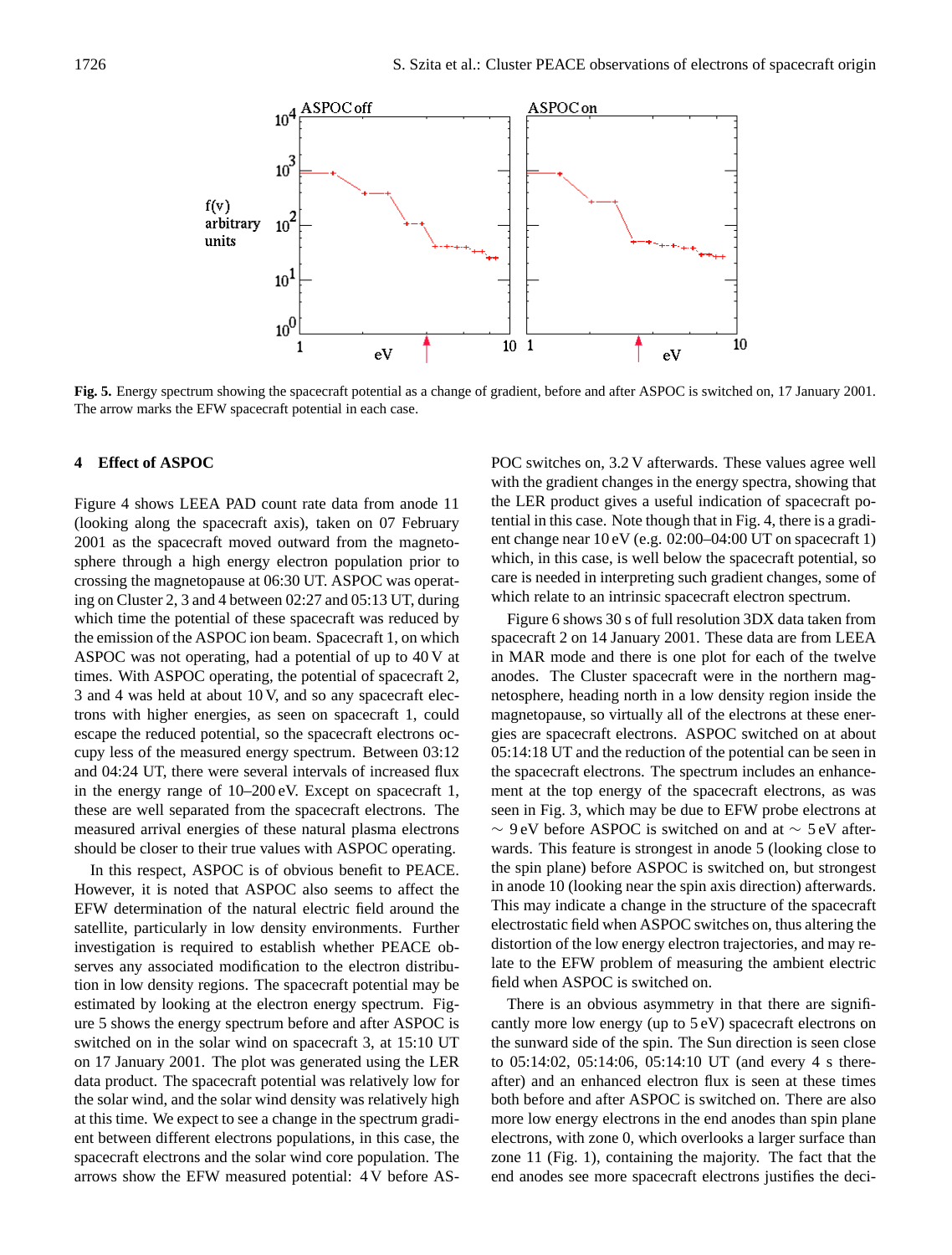

**Fig. 6.** High resolution 3DX PEACE data showing the effect of ASPOC being switched on, one panel for each anode.

sion to use a radial rather than tangential field-of-view in the design of PEACE. The sunward component extends to 10 eV but is strongest below 5 eV. This component is sharply defined in azimuth and is thought to comprise electrons produced in the analyser head by incident solar UV photons at times when sunlight can enter the collimator. The count rate observed for this component is reduced at higher energies, as expected for a photoelectron distribution. If it was produced directly by solar UV photons reaching the detector, then the signal would probably be seen with equal strength at all energies.

Figure 7 shows a superposition of data from one energy bin for 50 spins of data before and after the ASPOC switchon shown in Fig. 6. The energy band of the bin is 8–9 eV which falls within the spacecraft electron energy range when ASPOC is off but above it when ASPOC is switched on. We are in effect comparing a situation with spacecraft electrons (ASPOC off) to one where they are removed (ASPOC on), by the lowering of the spacecraft potential. Anodes 0 and 5 are shown since these look along the spin axis (and, therefore, along the spacecraft surface) and perpendicular to the spin axis, respectively. Anode 5 exhibits a simple variation in spacecraft electron flux with spin phase, i.e. greatest in the sunward direction, falling to a minimum in the anti-sunward

direction. We note that anode 0, which looks along the spacecraft surface, sees a different spin-phase characteristic, including an interesting flux peak on the anti-sunward side. In fact, before ASPOC switches on, Fig. 6 showed that there is a complex variation in spacecraft electron flux between 5 and 10 eV, and between the anodes. When ASPOC is switched on, a reduction is seen in the spacecraft electrons for both look directions, but the component produced by UV entering the analyser is unchanged by the shift in spacecraft potential, which supports the idea that these electrons are produced inside the analyser.

# **5 PEACE in eclipse**

During an eclipse, a spacecraft's potential is altered by the reduction of emitted photoelectron current. Cluster experienced a partial lunar eclipse on 25 January 2001 while in the solar wind. PEACE was operating in eclipse mode, which uses an internal clock rather than the spacecraft's Sun sensor to time events, thus observations may not be perfectly spin-synchronised. 3DX data from spacecraft 1 for 10 s intervals just before (left-hand column) and midway through (right-hand column) the eclipse are shown in Fig. 8. This is 3DX data taken in LAR mode with reduced resolution in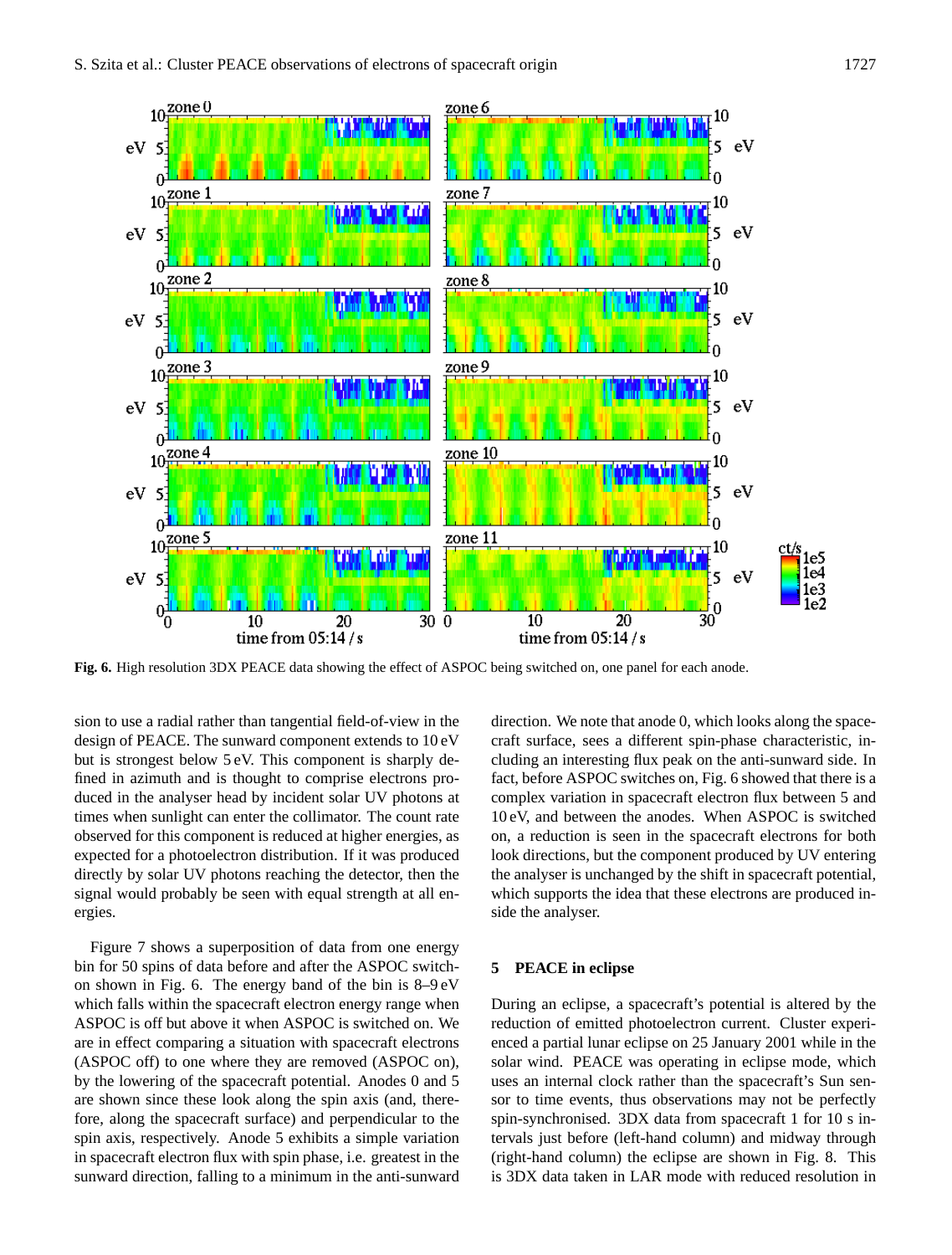

**Fig. 7.** Superposed data collected at 8–9 eV both before and after ASPOC switched on as shown in Fig. 6: anode 0 (look direction along spin axis) on the left, anode 5 (look direction in spin plane) on the right. Top panel shows ASPOC off (upper line) and ASPOC on (lower line) data, lower panel shows the difference between the two.

the polar direction, hence data from anode pairs are shown. Energy and azimuth data are at full resolution, which gives the best possible energy resolution but an azimuthal resolution of 1/16 spin (half that of the MAR mode plot in Fig. 6). The Sun direction is seen as an enhancement in the electron count rate in a narrow azimuth range close to 0, 4, 8 s on each plot. In the pre-eclipse plots, we identify the solar wind core centred at a measured energy of 8–11 eV in anodes 2–9. There is also a directional component, probably strahl, at a higher energy (30–200 eV), which is most obvious in anodes 8–9. Spacecraft electrons are observed at ∼ 6 eV and below before the eclipse: the solar wind electrons will have been accelerated by the spacecraft potential which was approximately 6 V. The spacecraft potential was reduced to  $\sim$  4 V in deepest shadow. In the mid-eclipse plots, both the solar wind core and the spacecraft electrons are seen at lower energies than before, consistent with the reduced spacecraft potential. The higher energy directional component has become much more clearly defined than before the eclipse and is seen in all anodes. In comparing pre-eclipse with mid-eclipse, it is noted that a reduction in count rate is seen across the whole energy range shown, up to 200 eV. The explanation for this is unclear but one possibility is that it may indicate the extent of the tail of the photoelectron distribution.

Since the spacecraft were never in total shadow, the flux of photoelectrons produced by solar UV was reduced but persisted throughout the event to different degrees on each spacecraft. This is further illustrated by Fig. 9 which is of the same form as Fig. 7, but since this figure is made from reduced resolution data, pairs of anodes are used rather than single ones. The azimuthal resolution is different from Fig. 7 because the sensor was in a different sweep mode. Figure 9 shows the result for an energy of  $\sim$  6 eV, which lies at the upper limit of spacecraft electron energies pre-eclipse, but in the minimum between the spacecraft electron and solar wind electron energies at mid-eclipse. More spacecraft electrons are observed by the anodes with a field-of-view along the surface than by the anodes viewing radially, both before and during the eclipse. In contrast to the ASPOC case shown in Fig. 6, both the spacecraft electrons at all azimuths and the component which peaks in the Sun look direction are reduced during the eclipse. This is consistent with our interpretation of the sunward peak, i.e. these electrons are produced by UV inside the analyser head.

## **6 Concluding remarks**

An understanding of the spacecraft electrons and spacecraft potential is crucial to the meaningful interpretation of low energy electron data. High resolution PEACE data reveals the complex structure of the photoelectron population and secondary electrons from the surface, and the variability of the spacecraft electrons in response to variations in the spacecraft potential caused by changes in the plasma environment. We have demonstrated how the part of the energy spectrum occupied by spacecraft electrons is defined by the spacecraft potential, and have shown the effectiveness of ASPOC in controlling the spacecraft potential.

We have shown that there is a component of the photoelectrons which is produced inside the analyser by sunlight entering the aperture: this internally generated component is not affected by ASPOC, but was reduced when the satellites were in a partial eclipse and the solar UV intensity declined. When the spacecraft potential is low, this component can be present at energies above the spacecraft potential.

We have discussed the possible distortion of the low energy electron velocity distribution by a non-zero spacecraft potential. Looking at the velocity distribution perpendicular to the magnetic field will show the extent of non-gyrotropy in the low energy electrons. It is planned to compare the distributions for PEACE look directions, both along the spacecraft surface and radially outward: most of the contamination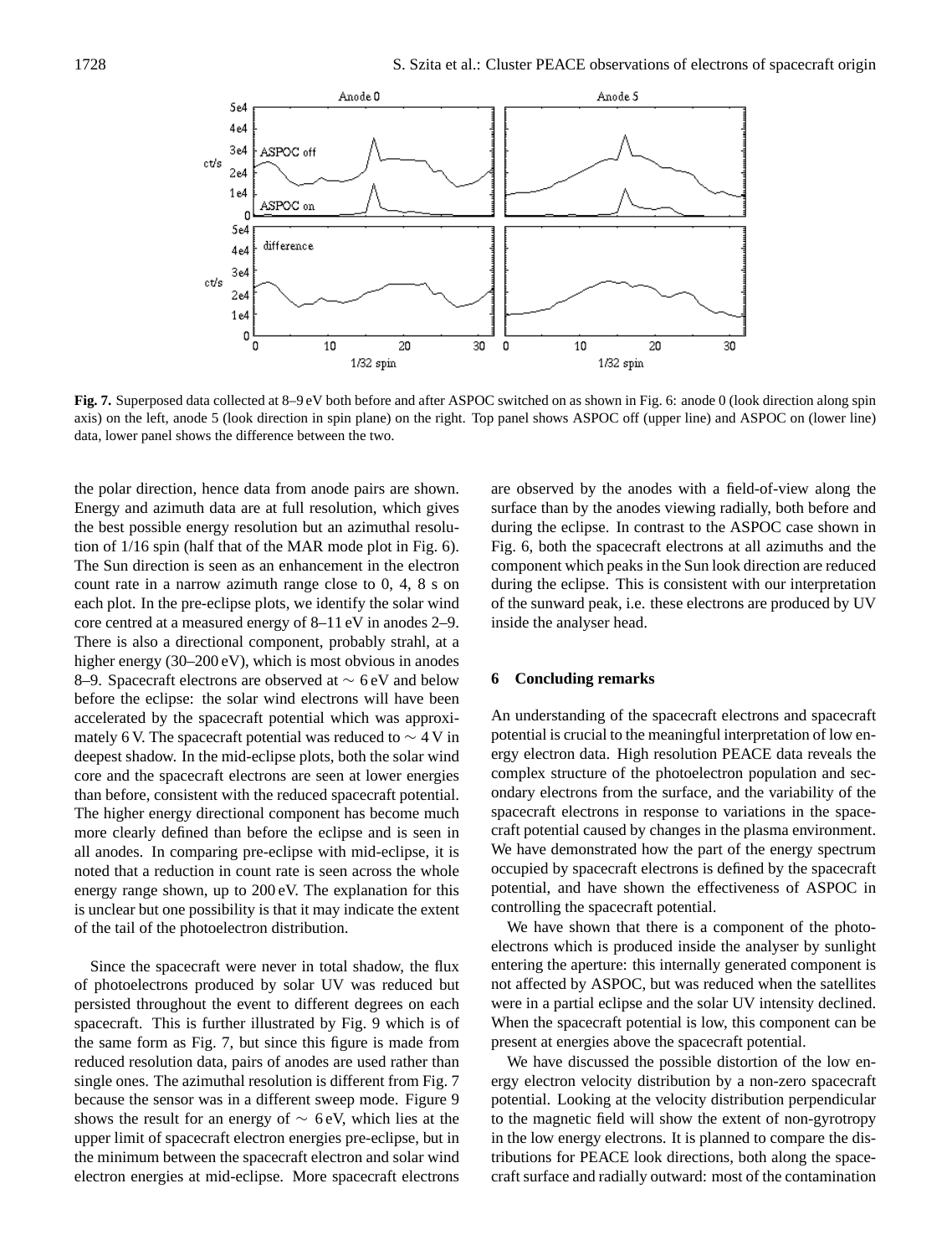

**Fig. 8.** High resolution 3DX PEACE data showing the structure of the spacecraft electron population in the solar wind before the eclipse (left-hand column) and at mid-eclipse (right-hand column) for each anode pair.

by spacecraft electrons is seen in the PEACE anodes with a field-of-view along the spacecraft surface, and so most of the distortion of the velocity distribution would be expected in these end anode observations. This confirms the value of a radial field-of-view. It is also planned to see what effect AS-POC has on the low energy electron velocity distribution in this respect.

If no EFW spacecraft potential data are available, then the spacecraft potential can, at times, be estimated from the gradient change in the energy spectrum in the LER data product (if below 10 eV, otherwise other PEACE data products could be used). It might also be taken from observations of the electron component which is sometimes seen at the energy corresponding to the spacecraft potential (Fig. 3a) and which we have suggested may comprise of electrons emitted from the EFW probes.

The need to correct the electron data for the effects of the spacecraft potential, not only for the energy shift due to the acceleration of the electrons by the potential, but also for the deviations in their trajectories, has been discussed. This will involve the use of a model, such as NASCAP, to evaluate the likely form of the spacecraft potential and its effects on the low energy electrons, taking into account boom structures. Such modelling should facilitate the reconstruction of the electron velocity distributions prior to their acceleration by the spacecraft potential. Our observations of the electrons seen at an energy defined by the spacecraft potential, whose origin has been tentatively attributed to the EFW probes, and whose arrival direction was seen to vary with charging conditions (ASPOC on and off), may prove useful for the investigation of the spacecraft potential structure and for the validation of NASCAP models.

Given the contamination of onboard moments by spacecraft electrons, the calculation of new moments from transmitted 3D electron distributions may improve the accuracy compared to onboard calculations, but generally at the expense of time resolution, since 3D data is not usually available at spin rate. This process should include discounting the electrons produced in the analyser by solar UV, then correcting the energy and trajectory information in the electron distribution using a spacecraft potential model. We note the benefit of ASPOC in the reduction and control of the spacecraft potential, but it is important to remember that ASPOC operates only for limited time intervals on spacecraft 2, 3 and 4, and is not operating on spacecraft 1.

The initial results from PEACE showed that density estimation by the onboard moments was generally too high in the solar wind, although closer to expected values in the